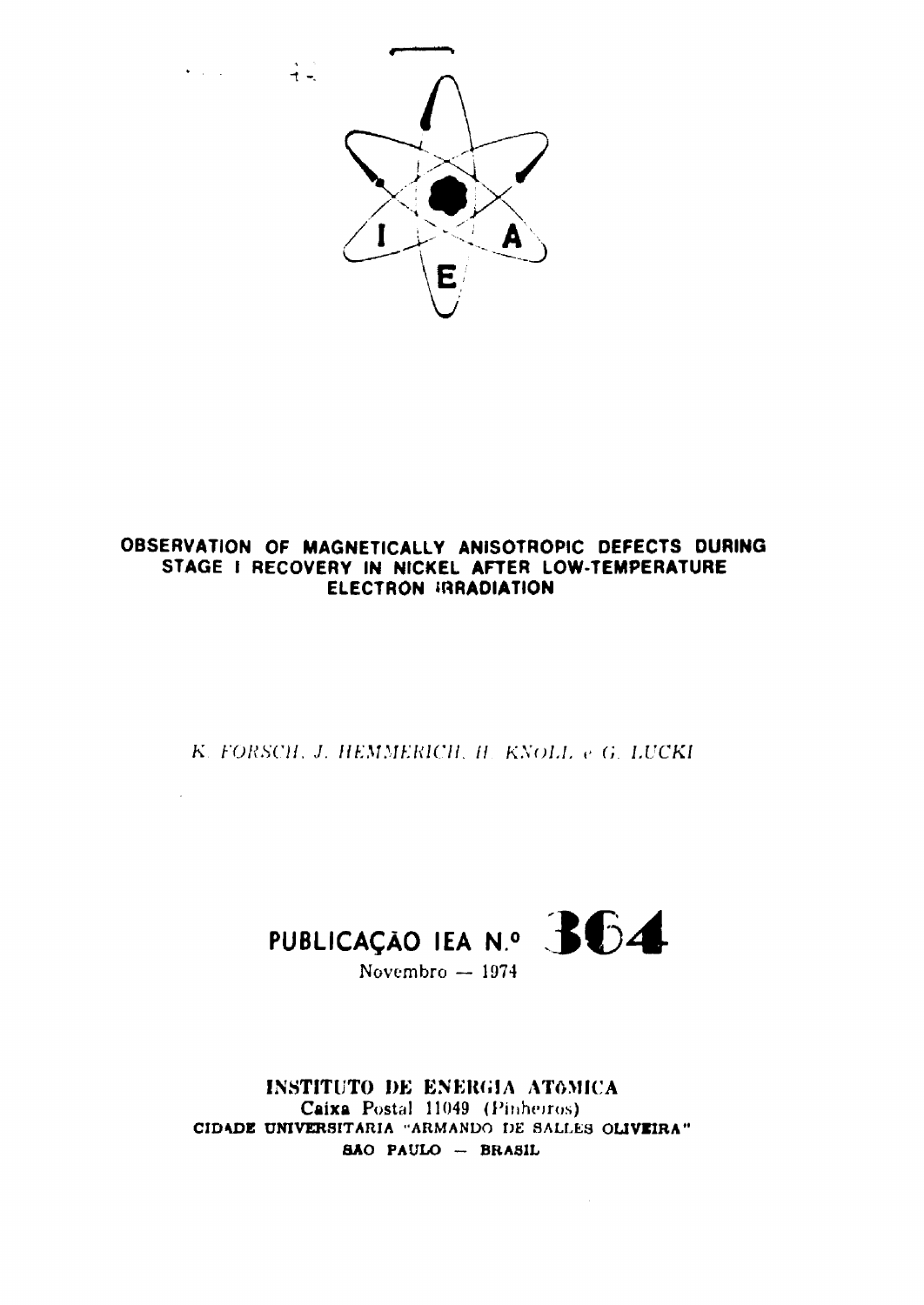# **OBSERVATION OF MAGNETICALLY ANISOTROPIC DEFECTS DURING STAGE I RECOVERY IN NICKEL AFTER LOW TEMPERATURE ELECTRON IRRADIATION**

K. Forsch, J. Hemmerich, H. Knoll e G. Lucki.

 $\sim 10^{-10}$ 

Coordenadoria de Ciência e Tecnologia de Materiais Instituto **da Energia** Atômica **Sfo** Paulo - **Brasil**

> **Publicação IEA N° 364 Novembro** 1074

> > $\mathbf{1}^{\mathbf{1}}$

 $\sim 10^{11}$ 

 $\sim 10^{-10}$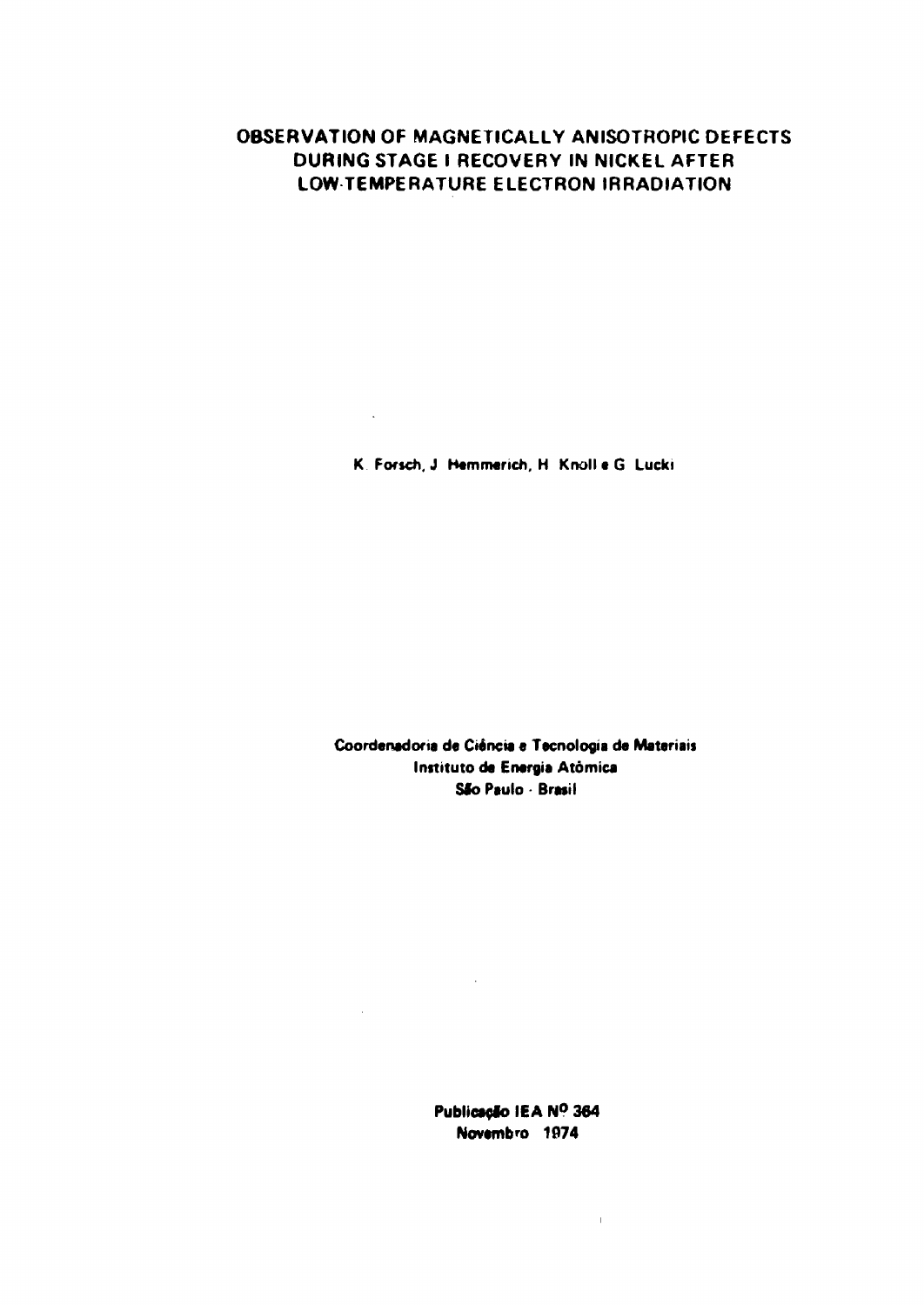# Instituto de Energia Atômica

# **Conseito Superior**

Eng<sup>0</sup> Roberto N. Jafet - Presidente Prof.Dr.Emilio Mattar - Vice-Presidente Prof. Dr. José Augusto Martins Prof.Dr.Milton Campos Eng<sup>o</sup> Helcio Modesto da Costa

 $\ddot{\phantom{a}}$ 

# Superintendente

 $\hat{\mathcal{A}}$ 

Rómulo Ribeiro Pieroni

 $\sim$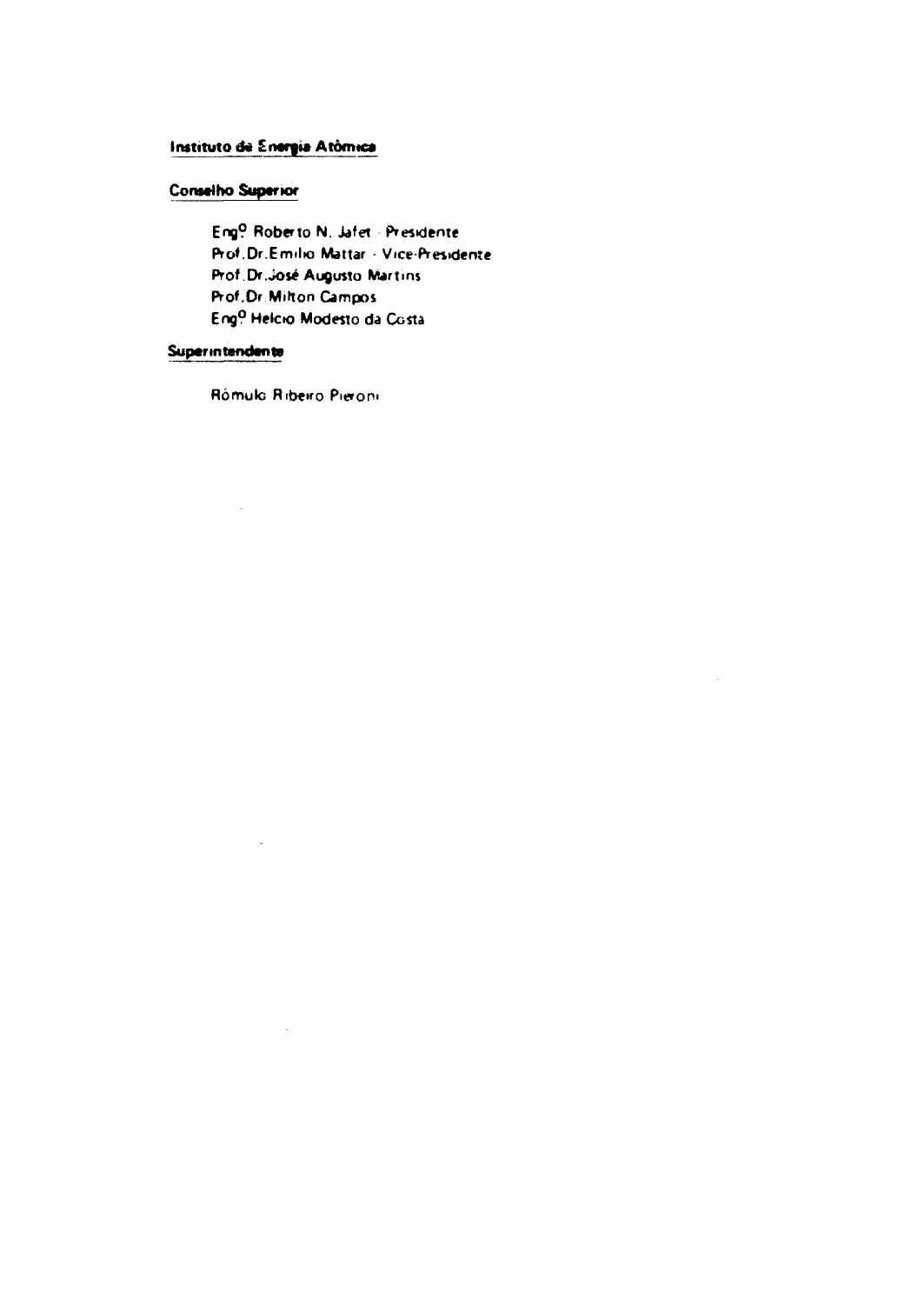# OBSERVATION OF MAGNETICALLY ANISOTROPIC DEFECTS DURING STAGE I RECOVERY IN NICKEL AFTER **LOW-TEMPERATURE ELECTRON IRRADIATION**

K. Forsch<sup>11</sup>, J. Hemmerich, H. Knoll<sup>21</sup>, and G. Lucki<sup>31</sup>

## **ABSTRACT**

An effort was undertaken to measure defect induced changes of magnetic anisotropy in a nickel single crystal after low temperature electron irradiation. A dynamic measuring method was used after reorienting a certain fraction of the radiation-induced defects in an external magnetic field of 5 kQe. In the temperature range of recovery stage  $i_{C,D} \in (45, t0, 60, K)$  the crystallografhic direction dependence of defect-induced<br>enisotropy could be distermined. The results show that in this temperature range the (100) split interstitial is mobile and able to reprient. The obtained data are further discussed with respect to existing information on inagnatic after effect and resistivity annealing in electron irradiated puckel.

Es wurde eine Messung der defektinduzierten magnetischen in einem Nickeleinkristall nach Tieftemperatur Elektronenbestrahlung durchgeführt. Hierzu wurde eine dynamische Meßmethode nach Ausrichten cines Bruchteils der Defekte in cinem externen Magnetfeld von 5 kDe angewandt. Im Temperaturbereich der Erholungsstufe 1<sub>C, D, E</sub> (45 bis 60 K) konnte die Richtungssbhangigkeit der defektinduzierten Anisotropie bestimmt werden. Die Meßergebnisse zeigen, daß in diesem Temperaturbereich das Zwischengitteratom in der (100) Hantel Konfiguration beweglich und orientierbar ist. Die Meßergebnisse werden ferner diskutiert im Zusammenhang mit Messungen der magnetischen Nachwirkung und Widerstandserholung in elektronenbestrahltem Nickel

## 1 INTRODUCTION

The interpretation of the recovery behaviour of f.c.c. metals has been the subject of a long standing controversy (see e.g. the articles<sup>1</sup> and<sup>2</sup>) In electron-irradiated Ni the radiation induced interstitials give rise to a magnetic after affect (MAE) at around 55°K (end of recovery stage 1). This MAE has been observed by groups at Grenoble (Peretto et al.<sup>3</sup>), in Stuttgart (Lampert and Schäfer<sup>4</sup>, Schäfer and Lampert<sup>5</sup>), and at Julich (knoll et al.<sup>6</sup>). The interpretation of this effect is controversal: Peretto et al. and Knoll and Schilling attribute it to the reorientation of interstitials during their free migration, whereas Schäfer and Lampert<sup>5</sup> and Kronmüller<sup>7</sup> attribute it to a crowdion diffusion after effect without reorientation of the interstitial In the first case the interstitials are assumed to have the (100) split configuration and that they stabilize the Bloch wall by taking with some preference the energetically more favourable orientations within the Bloch walls. In the case of the diffusion after effect the stabilization of the Bloch walls is thought to come about by diffusion of the interstitials over long distances into or out of the bloch walls depending whether their interaction with Bloch wall magnetization is negative or positive.

A decision between both models can be made if one measures directly the alignment of interstitials in magnetically saturated samples, i.e. in samples which contain no Bloch walls.

<sup>1)</sup> Now at Siemens Erlangen, Werner von Siemens Straße 50.

<sup>2)</sup> Now at Motoren und Turbinen Union (MTU) München, 8 München 50, Dachauer Str. 665

<sup>3)</sup> On leave from Instituto de Energia Atômica, São Paulo, Brasilien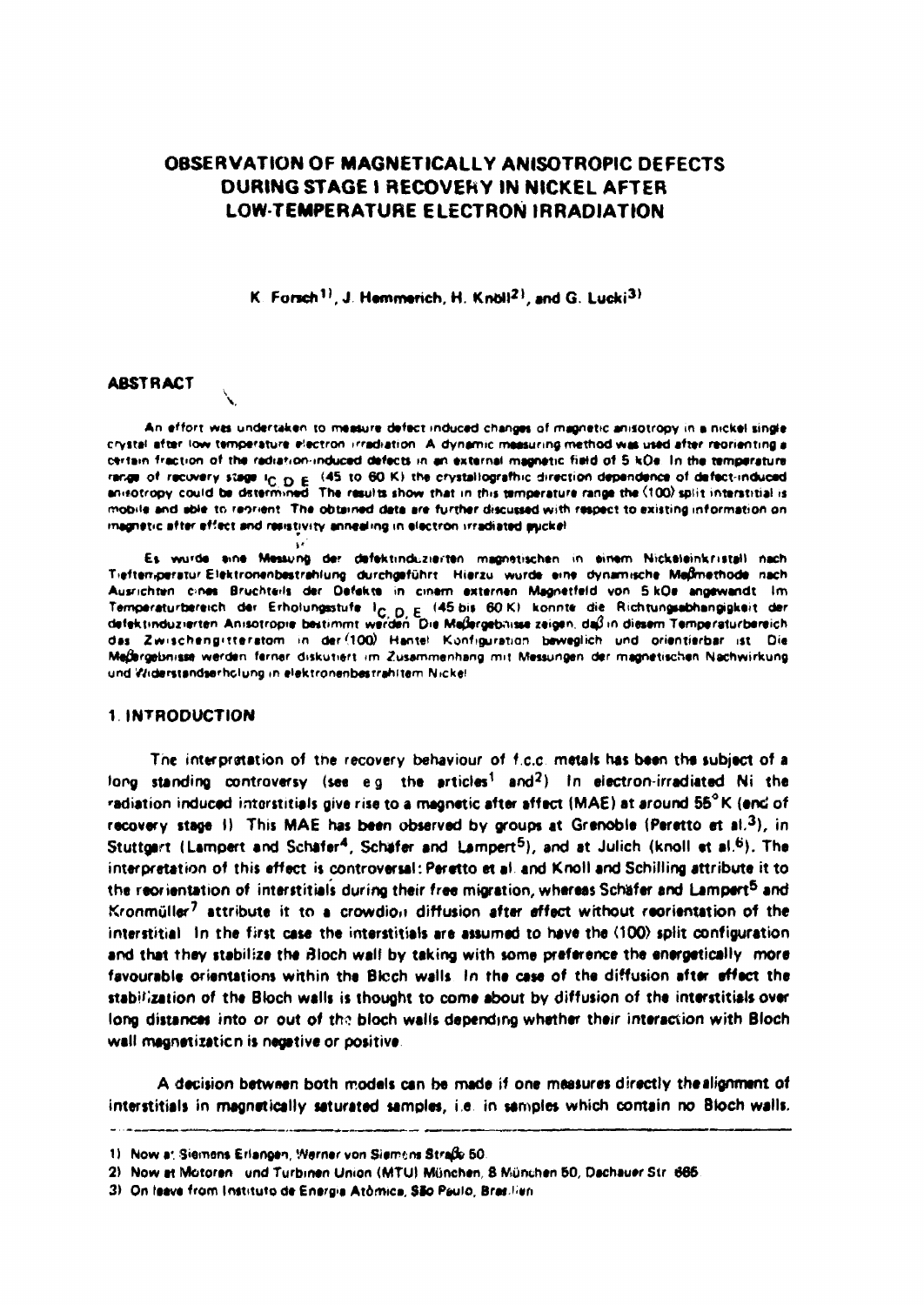Because in this case no gradient of the interaction of the interstitials with the magnetization **exists (like m Btoch walls) a diffusion of the defects cannot produce an mhomogeneity in the** defect distribution over the sample and thus no change in the magnetization. Such an experiment will be reported in the present paper. It shows clearly that the interstitials have tetragonal symmetry and that they align in a magnetic field with a time constant which is about **the same as that observed in the previous magnetic after effect measurements This experiment, therefore, leaves little doubt that the reorientation of 100) spirt interstitial» is indeed responsible for the previously observed VAE m stage I of irradiated Ni**

## **2 Metnod**

**The method for measuring tineI ctanges m magnetic amsotropy has been proposed earlier<sup>89</sup> , treated in detail by Müller<sup>10</sup> and applied by Forsch<sup>1</sup> ' ' <sup>2</sup> for investigation of** anisotropy in Fe-Si alloys induced by silicon drinterstitials. Basically this method works as **follows: Assume a disc shaped (flat rotational ellipsoid! ferromagnetic single crystal rotating in a static external magnetic field**  $H_n$  **with an angular velocity**  $\omega$  **(rig. 1) The magnetic field being perpendicular to the axis of rotation should be so strong that any domam structure is absent Under the influence of crysta<sup>1</sup> anisotropy - which tries to align the magnetization in the easy direction and external fiekJ which tnet to align the magnetization in the fietd direction the magnetization vector in the rotating sample will perform an oscillation around the «xternal magnetic field, thus inducing a signal in a pick up coil**



## **Fig. 1**

### **Measuring principia**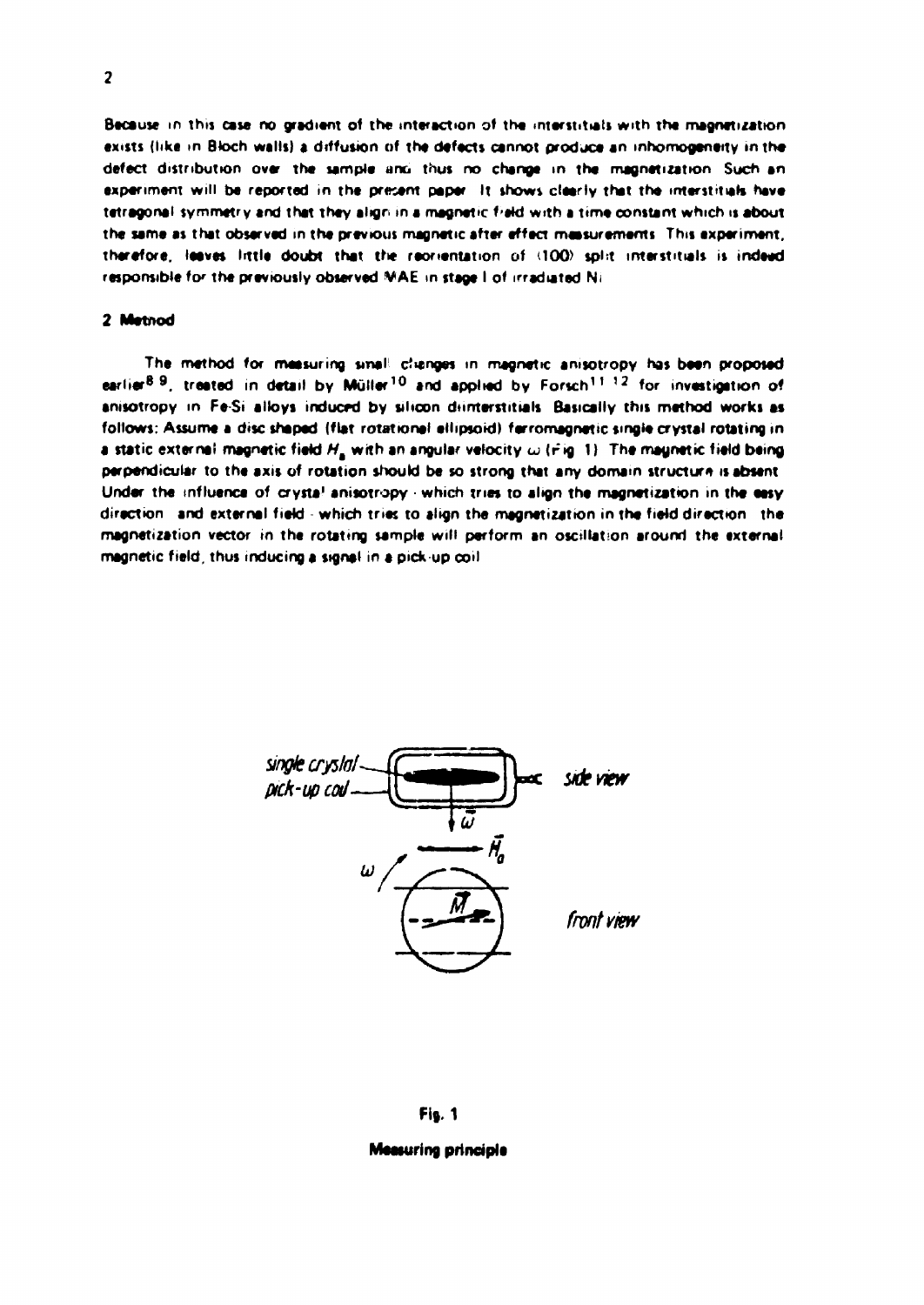Fourier anelysis of this signal gives direct information about anisotropy. Due to the **relative smoothness of the crystal anisofopv surface a perfect (001) cut crystal induces a**  $\text{voltage signal in the pick up could with only two major Fourier components (see  $^{10-12}$$ 

$$
U_{4\infty} = f \frac{\omega}{H_a} 2K, \qquad (1)
$$

$$
U_{8\omega} = -t \frac{\omega}{H_a} \frac{4K}{MH_a} \tag{2}
$$

with f being a calibration factc of the apparatus,  $\omega$  the rotation frequency  $H_a$  the external field, M the magnetization, and K<sub>1</sub> the crystal anisotropy energy

**If we introduce anisotropic defects in the sample we should, n principle, observe an increase m antsorropy At low defect densities this increase due to the smaileness of the signal change cannot be measured directly Onentable defects, however, can be detected by the** following method. If the sample is magnetized parallel to one of the defects anisotropy axes (at a temperature where the defects are able to reorient by thermal activation), the defects will **align with some preference parallel to this direction Since this deviation from defect equipartition has twofold symmetry, it will induce a signal wtth 2w frequency**

$$
U_{2\omega} = \pm f \frac{\omega}{H_a} 2K_0 \tag{3}
$$

 $K^{}_{\rm D}$  has been evaluated by Kronmüller $^{13}$  for a defect with tetragonal symmetry (<100) split **intet»tttt.'l)**

$$
K_{\mathsf{D}} = \frac{ce_1}{2k_{\mathsf{B}}T} (1 \rightarrow T). \tag{4}
$$

 $c$  being defect concentration,  $\epsilon_1$  the magnetocrystalling interaction energy of the defects,  $\tau$  the relaxation time for orientation,  $r$  the orientation time, and  $k_{\rm B}$  the Boltzmann constant.

Applying a sensitive lock in technique the defect induced signal  $U_{2\omega}$  now can easily be **separated from the crystal amsotropy signal Uiu wr ich n about three orders of magnitude larger**

## **3 Experimental**

#### **3 1 Measuring tethniques**

**ts desaibed in Section 2 a signal was generated m a pick up cod surrounding the sample** upon rotation in a magnetic field which during all maasurements was kept at 5 kOe. After passing an impedance matching transformer (PAR type AM 1) and a preamplifier bandfilter **(PAR type 113) the signal was fed into the signal input of a precision lock in amplifier (PAR type HR 8) lhe reference signal (either wth 2u or 4w frequency) generated exactly in phase** with the sample rotation was fed into the reference input. Preirradiation tests showed the **validity of (1), i.e. the proportionality of**  $U_{\bm{4},\omega}$  **with 1/H<sub>a</sub> for**  $H_{\bm{a}}$  **above 2.5 kOe and with**  $\omega$ when the sample drive was running with either 400 or 800 rpm

The crystal anisotropy energy obtained by measuring  $U_4$ <sub>2</sub> and  $U_3$ <sub>*G*</sub> is in good agreement **with that obtained by static methods (a g<sup>1</sup> <sup>4</sup> as compared in Fig 2**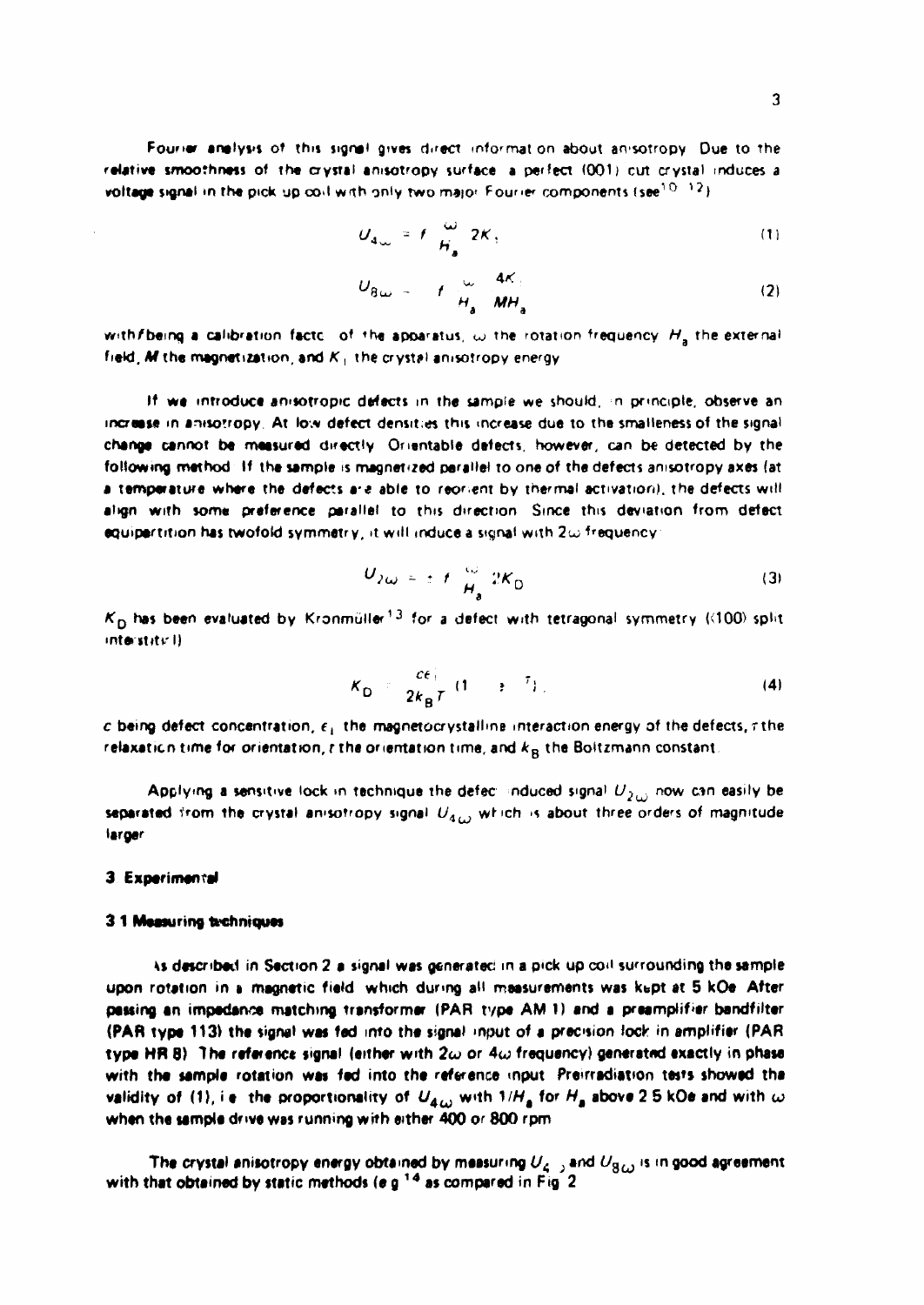$$
K_1 = \frac{1}{2} M H_0 \frac{U_{\text{B}}}{U_{\text{A}}}
$$

After irradiation the orientation anisotropy of the defects was measured by magnetizing **the sample at a temperature T parallel to a mam crystallography axis during « timer resulting in** a deviation from defect equipertition corresponding to (4). Rotating the sample then caused the **defects to redistribute** During rotation  $U_{2\omega}$  ~  $K_{\text{D}}(t)$  could be recorded on a chart recorder



**Fig 2**



## **3,2 Sample preparation**

**A 5N Ni single crystal obtained from semi elements was spark machined to a {0001) oriented cylinder with tO mm diameter This cylinder was cut in slice\* of about 0 S mm thickness, which were further spark and then electrochemically polished to a final thickness of 0.1 mm. These discs were soft soldered to a small copper tip on an alumina rod which could be attached to the rotation mechanism**

**3 3 Cryostat**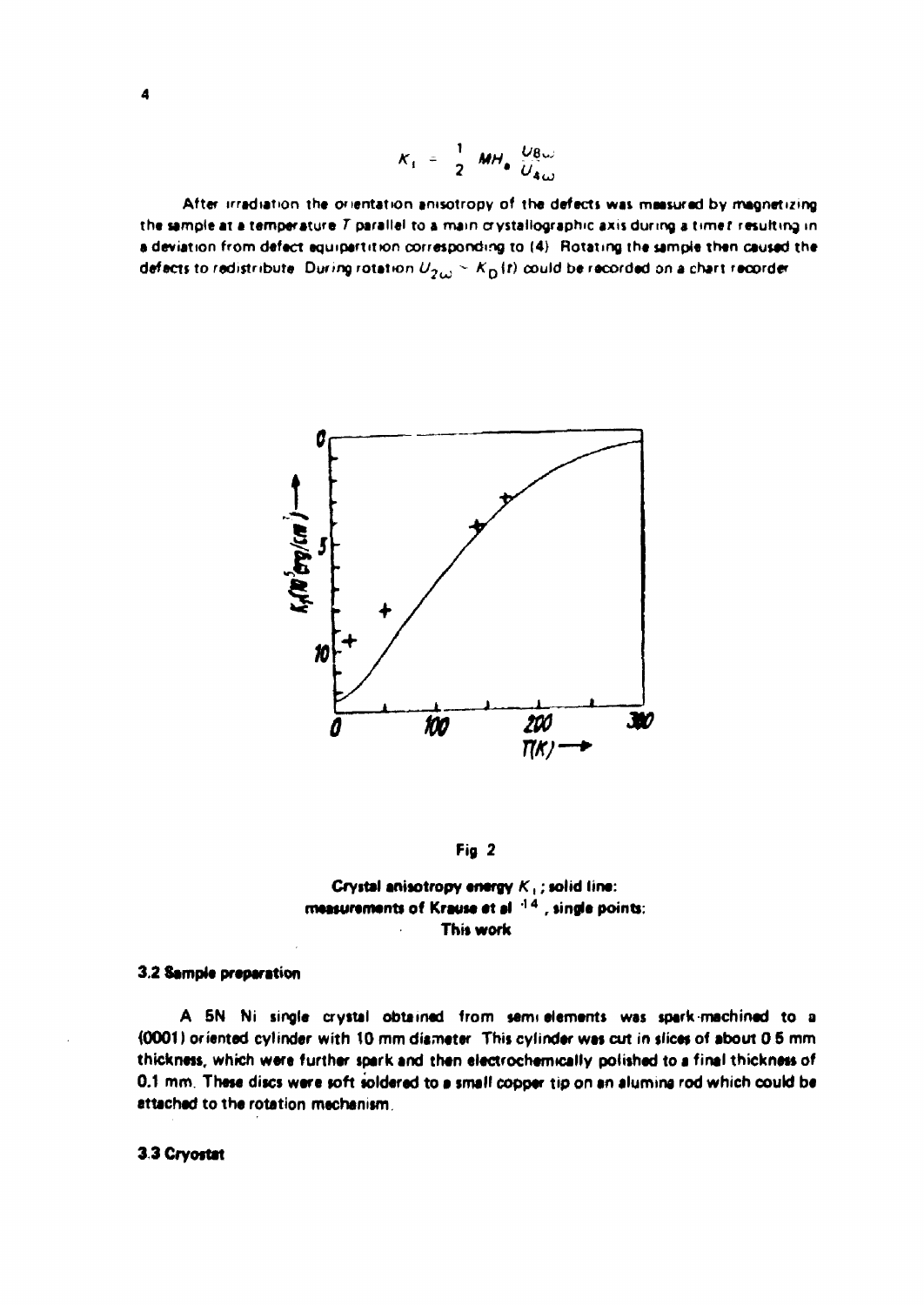The cryostat consisted of a vacuum and liquid N<sub>2</sub> insulated split He reservoir contain ng a superconducting magnet, which could produce a field up to 5 kOe at the sample position

**in the gap between the magnet coils a thermally isolated sample chamber was mounted which could b« cooled by pumping helium gas from the reservoir through a cooling coil Inside this chamber an axle, fabricated from german silver, was mounted rotatable in two self aligning** composite bearings. These bearings consisted of graphite sleeves tightly fitted into stainless steel **holdvs; mechanical dimensions and thermal coefficients of expansion of these different materials ware matched to obtain temperature ndependert and smooth operation between liquid He and room temperature A cooper sleeve surrounding the sample could be electrically** heated to control the sample temperature within  $\pm$  03 deg. The temperature was measured by **means of AuFe NiCr thermocouple being in thermal contact with the exchange gas near the** sample. During irradiation an electron beam penetrated the front window (made of  $25\,\mu$  m) **thick stainless steel) and the sample was cooled by direct flow of Squid helium**

An electronically regulated tape deck motor (with either 400 or 800 rp.n) was connected **to the sample axte by a flexible shaft**

**Phase and speed information for the synchronous detection of the signal was obtained by** an electrooptical choopping device mounted on the motor. The correlation between the chopper and the crystallographic orientation of the sample was established by Laue graphs.



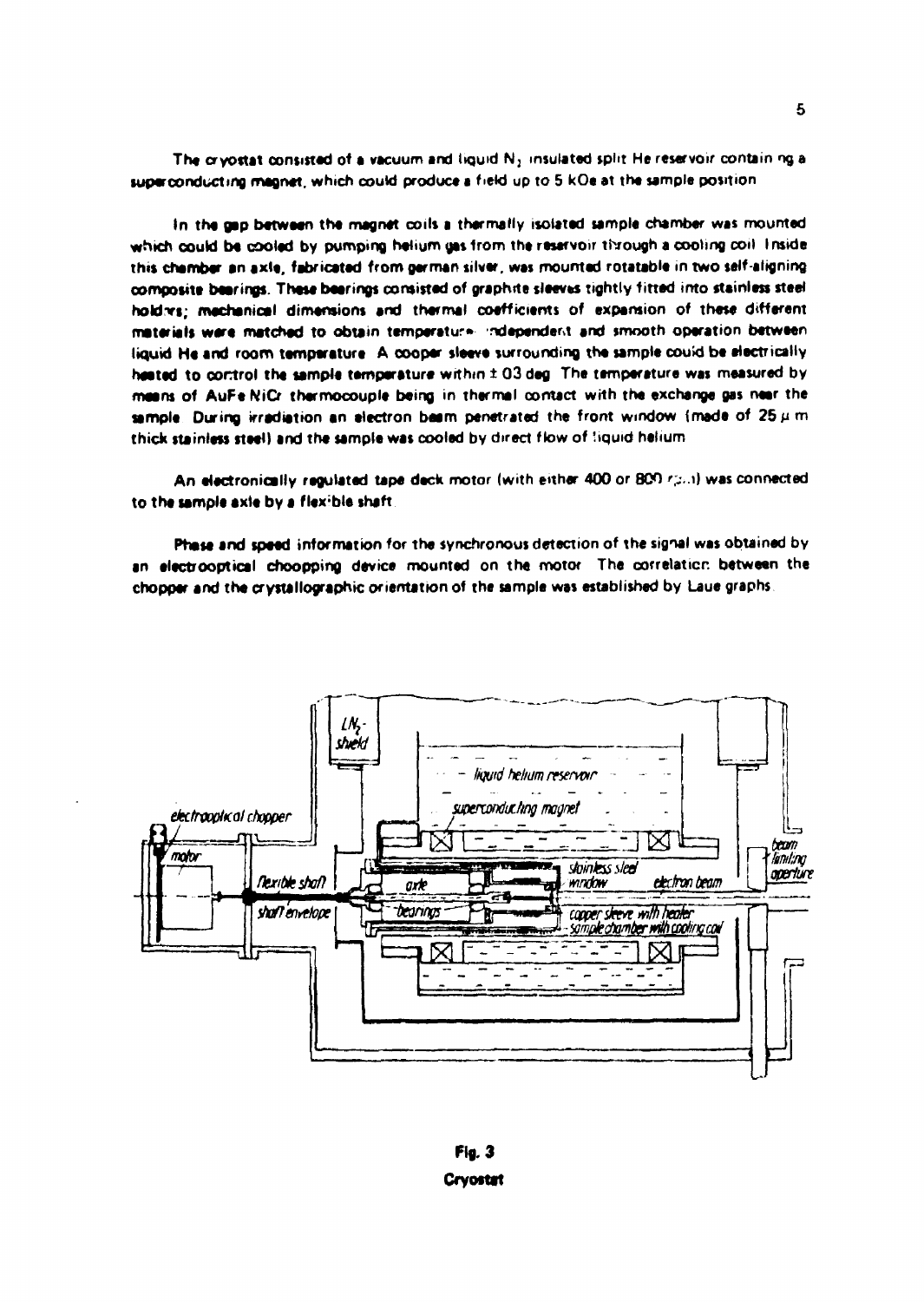## **3 4 Irradiation**

The xiradiation was performed at the Jülich low temperature electron irradiation facility with 3 MeV elections, the beam cuttent density being 30  $\mu$ A.cm Details about the Jülich irradiation facility have been published earlier<sup>15</sup>. The sample was cooled by a direct flow of liquid helium, the sample temperature remained always below 20 K. Total dose was 2.2 x 10<sup>1.9</sup> **etectrons/cm which uvng dose <ate and 'es'Stvity measurements of Dusng<sup>1</sup> <sup>6</sup> together with a** value  $\varphi_{\text{F}}$  = 6.3  $\mu\Omega$ cm/at% $^{17}$  -corresponded to a defect concentration of 7.9 x 10  $^{4}$  . After **irradiation the o-yostat was disconnected from the accelerator, the sampie chamber now being** kept below 20 K by indirect cooling through the colling coil and set up for measurements

### **4 Results**

### **4 1 Defect configuration**

**Following the procedures outlined in Section 2 the sample was magnetized tor 10 mm at** a constant temperature (starting at about 40 K). After magnetizing the sample was rotated at **the same temperatee to measure U2u> ' n tn ' s connection it must be noted that all observed signals due to the phase shift introduced by the impedance matching transformer had a 90 ' phase lag with respect to the reference signal Taking this phase shift into account we could** attribute the measured signals to corresponding crystallographic directions

After magnetizing parallel to (100) a maximum signal corresponding to an increase in **amsotropy was found in the same direction (accounting for the above mentioned phase shift), i.e. the defect population parallel to the magnetizing and measuring direction had been** increased. Magnetizing parallel to  $\langle 010 \rangle$  and measuring parallel to  $\langle 100 \rangle$  resulted in a signal of **same amplitude but negative sign as the defect population oriented parallel to the (100) measuring direction had been depleted Magnetizing the sample in <110> direction resulted m nosignal at any phase position except for some apparatus drift or residual effect from previous <100> or '010' magnetizations**

**This behaviour shows that the defects are oriented along the mam crystallography** directions (<100), (010), (001)); that means the defects are <100) split interstitials

## **4.2 Thermal behaviour**

**Measurements were made throughout stage l<sub>idene</sub> recovery (up to 60 K) in steps of** about 2 K with the same result. Maximum signals were found after magnetizing the sample in **either <100>or (010) direction During the measurements after magnetization, i e dunnc sample rotation the preferential orientation with \*\*spect to magnetic field is lost and the defect** distribution returns to equipartition. During that redistribution the time law  $K_D(t)$  (see **equation (4k) can be determined. Detailed analysis, however, was difficult because most of the measured curves due to start up effects, long term drifts in motor speed, and temperature instability showed deviations of the pure exponential law of (4)Therefore the activation energy for defect orientation could not be determined with reasonable accuracy A relatively good comparison, however, between magnetic after erfect measurements<sup>6</sup> \*'<sup>7</sup> and anisotropy change could be perfomed by comparing signal amplitude changes between 40 and 600 s after surt of measurements This value is relatively free of start up effects and apparatus drifts This**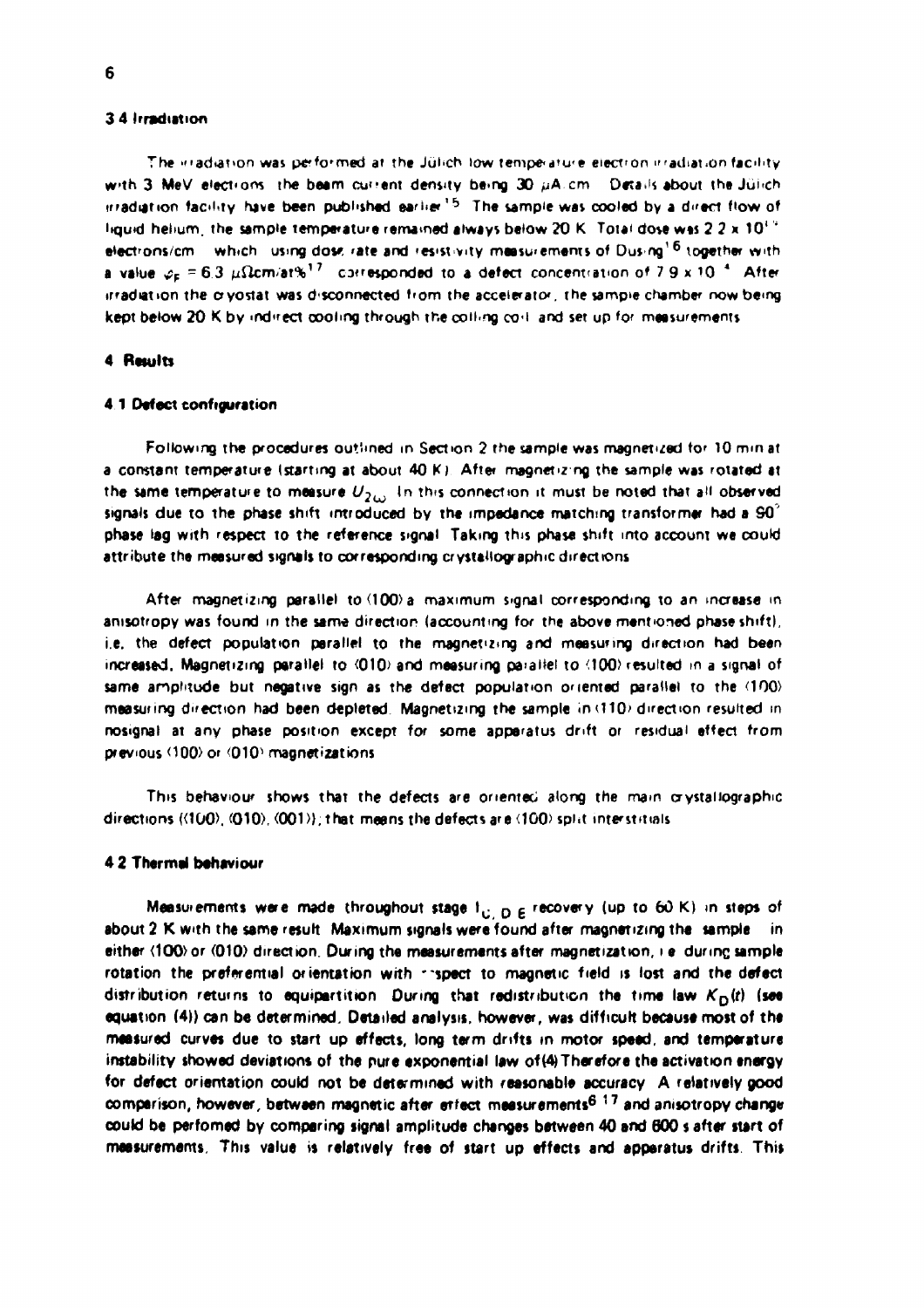amplitude change is shown in Fig. 4, for anisotropy (solid line) and MAE (dashed line). **Normalised to equal amplitudes at maximum tha two curvas practically coincida. Tha anttotropy paak is somewhat smallar than tha MAE peak. Tha following raasons may account for thai:**

- 1. The low-temperature flank of the anisotropy change is lower because the ratio of **magnetizing tiroa (800 s) to dafact relaxation tima was samallar at tow tamparaturas**  $(r \approx 2000 \text{ s at } T = 50 \text{ K})$  than at higher temperature  $(r \approx 100 \text{ s at } T \approx 56 \text{ K})$ . Thus at low **temperature» not at many dafacts had tima to align anc! tha signal amplrtuda was smallar.**
- 2. The high-temperature flank of the anisotropy disings is also lower; this is due to annealing **bacausa du»ing tha anisotropy axparimant at laast twica tha isochronal holding time Inacassary for magnatizing and maasuring) was usad as comparad to tha MAE maasuramants.**

**coincidanca of MAE with tha anisotropy changa daarly shows that tha** raorientation of <100) split interstitials is responsible for both effects. From the further  $\text{coincidence of the MAE with recovery stage I}_{\text{D+E}}$  (see Knoll at a).<sup>6</sup>, Schafer and Lampert<sup>5</sup>) follows that during stage 1 in nickel <100> dumb-bells migrate freely by a jump mechanism **combining both translation and rotation of tha dunb-oall.**



**Fig. 4**

Defect-induced magnetic anisotropy (solid line, V) and magnetic after affect dashed line O, polyoïystal) using data measured by Knoll<sup>17</sup>.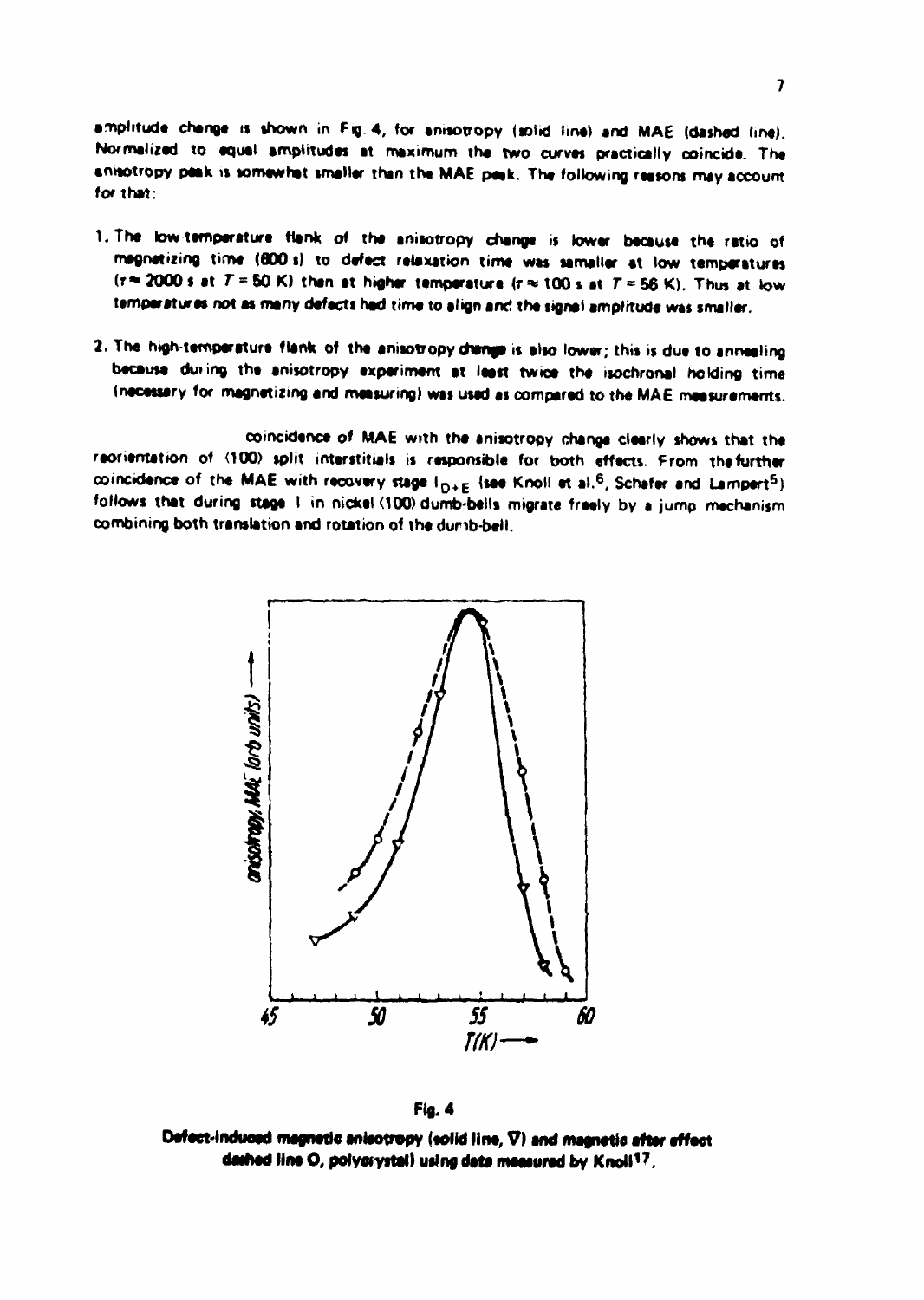### **4 3 Magnetocrystalline interaction energy**

**In order To compere the present information on the (100) split interstitial with other information obtamaote on other defects with tetragonal symmetry we have calculated the**  $\sim$  legnetrocrystalline interaction energy. Using the numerical values of  $U_{2\omega}$ ,  $U_{4\omega}$ , and  $U_{8\omega}$ **together wtth (1) to {4} w« find a value for KQ. eg et the temperature of the maximum at 55 K**

$$
K_{\Omega}
$$
 = 3.5 x 10<sup>-1</sup> K<sub>1</sub> = 2.8 x 10<sup>3</sup> erg cm<sup>-3</sup>

**With the defect concentration known from irrediatior data**

$$
c_{\text{S}5\text{K}} = 4.8 \times 10^{-4} \text{ or } 4.3 \times 10^{19} \text{ cm}^{-3}
$$

**we obtam**

$$
\epsilon_1 = \sqrt{\frac{K_D 2kT}{c}} = 62 \times 10^{-4} \text{ eV}
$$

with an estimated error of  $t$  **10% due to uncertainties in**  $K_{\Omega}$  **and**  $c$ 

**For other defects in irradiated Ni showing orientation MAE, Kronmüner<sup>13</sup> has calculated values of**

$$
\epsilon_1 = 3.15 \times 10^{-4} eV
$$

for the MAE paek at 280 K,which he attributes to dumb bell reorientation, and

$$
\epsilon_{\text{eff}} = 7.4 \times 10^{-4} \text{ eV}
$$

for the MAE peak at 250 K, which he attributes to divacancy reorientation.

**Both effects are probably due to dumb bell reorierrtation but - as taking place during recovery stage II should be attributed to rearrangement processes in interstitial clusters. Other** defect<sup>-</sup> with tetragonal symmetry have similar values of magnetocrystalline interaction energy, **e,g., as given by Bosmanand de Vries1 8 ,for**

C in 
$$
\alpha
$$
 Fe:  $\epsilon_1 = 5.24 \times 10^{-4}$  eV,  
N in  $\alpha$ ·Fe:  $\epsilon_1 = 3.55 \times 10^{-4}$  eV

**4. 4 Conclusion**

**The experimental results reported here leave no doubt that during recovery stage I the (100) split interstitial in Ni undergoes free migration combined with reorientation This fact asa** consequence very strongly supports the annealing model for f.c.c. metals proposed first by **Corbett et a). <sup>1</sup> <sup>9</sup> and later evaluated in detail by Schilling and Sonnenberg<sup>2</sup> , who attribute the** recovery taking place at the end of recovery stage I to free 3-dimensional migration of the (100) **split interstitial.**